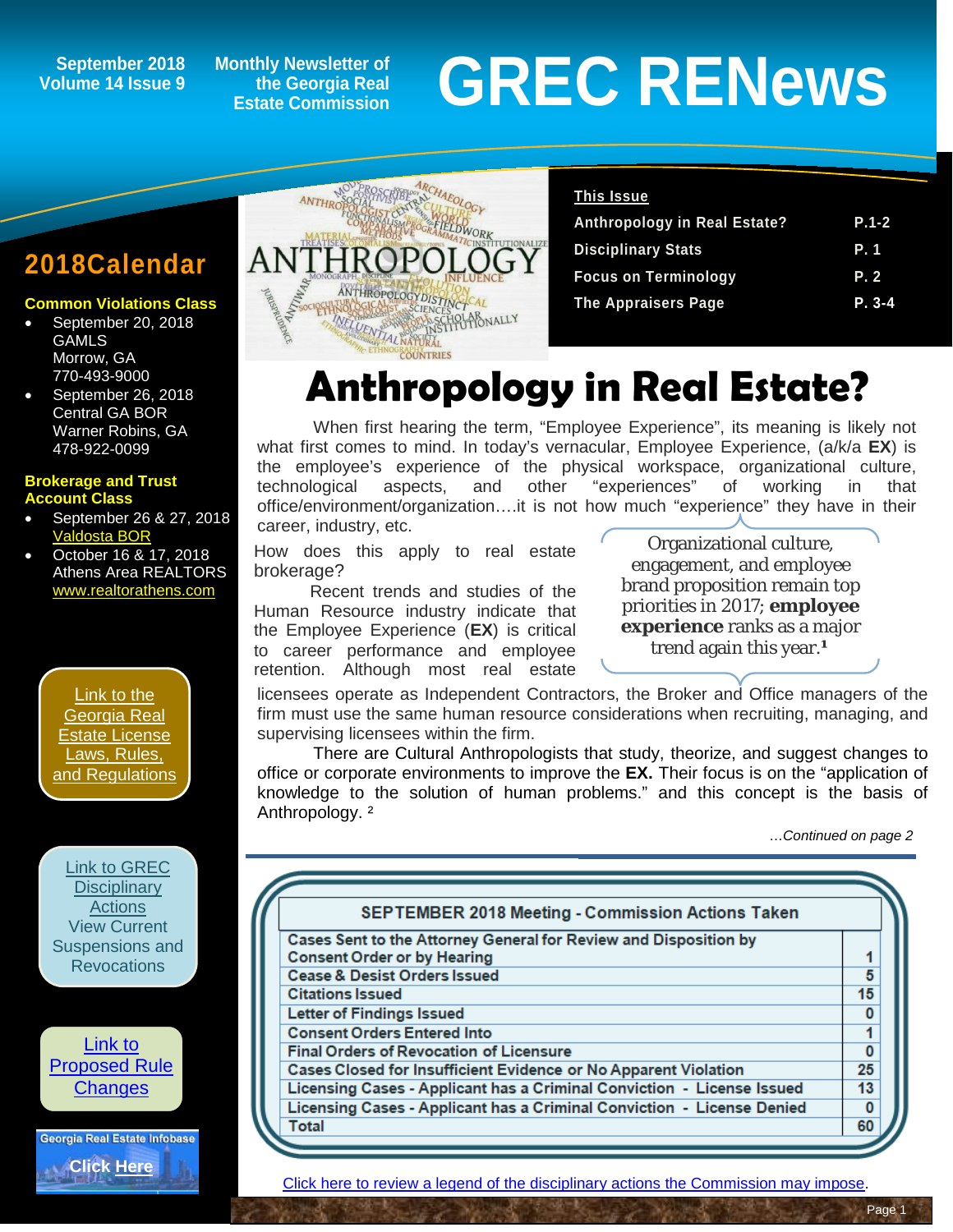## **[SUBMIT](http://www.jmre.com/grecrenewscomments2014.htm)**

**[Comments](http://www.jmre.com/grecrenewscomments2014.htm) [&](http://www.jmre.com/grecrenewscomments2014.htm) [Suggestions](http://www.jmre.com/grecrenewscomments2014.htm)**

To sign up to receive the GREC **RENewsletter** [Click Here](https://www.grec.state.ga.us/about/subscribe.html)

### **Online Courses from GREC**

**[\\$10 each](http://www.jmre.com/grec) [3 Hour CE](http://www.jmre.com/grec)  [Course](http://www.jmre.com/grec) [Total of 9](http://www.jmre.com/grec)  [Hours CE](http://www.jmre.com/grec)  [Available](http://www.jmre.com/grec)** [\(Also Approved](http://www.jmre.com/grec)  [as Instructor CE,](http://www.jmre.com/grec)  [not approved as](http://www.jmre.com/grec)  [License Law CE\)](http://www.jmre.com/grec)

> *["Avoiding](http://www.jmre.com/grec)  [Trust](http://www.jmre.com/grec)  [Account](http://www.jmre.com/grec)  [Trouble"](http://www.jmre.com/grec)*

*["Practicing](http://www.jmre.com/grec)  [Real Estate &](http://www.jmre.com/grec)  [Staying Out](http://www.jmre.com/grec)  [of Trouble"](http://www.jmre.com/grec)*

*["Being a](http://www.jmre.com/grec)  [Broker and](http://www.jmre.com/grec)  [Staying Out](http://www.jmre.com/grec)  [of Trouble"](http://www.jmre.com/grec)*

#### **Georgia Real Estate Commission** Suite 1000

International Tower 229 Peachtree Street NE Atlanta, GA 30303-1605 Phone 404-656-3916

### **Anthropology in Real Estate?**

Martha Bird, a Cultural Anthropologist at ADP, states "Thinking about crafting great employee experiences requires moving beyond traditional ways of organizing people, processes and products, including reducing hierarchies, breaking down silos and rethinking rigid processes." <sup>2</sup>

Workforce trends applicable to real estate and the **EX** emphasize encouraging affiliates to stay focused on a purpose with

the expectation of rewards of individual contributions as well as encouraging affiliates to stay connected with family, friends and community

**80%** of executives rate experience as important or very important...<sup>1</sup>

It can be said that both real estate brokerage and anthropology are humancentered. Perhaps a review of the firm's organizational structure, culture, and communication systems could be useful to engaging an ever-changing workforce.

Source References: 1 [Deloitte.com](https://www2.deloitte.com/insights/us/en/focus/human-capital-trends/2017/improving-the-employee-experience-culture-engagement.html) & 2 [ADP.com/spark](https://explore.adp.com/spark-elq/the-employee-experience-324NU-2543B4.html)

## **Online Courses from GREC**

GREC Online Real Estate School passed 20,000 enrollments for the the total enrollments since the beginning of the GREC online course offerings. The 3 GREC Online courses are offered at [www.jmre.com/GREC](http://www.jmre.com/GREC) for \$10 each 3 Hour course. They are updated with current license laws, rules and regulations. They do not however meet the specific mandatory license law topics required by every licensee in each 4 year renewal.

All 3 courses are helpful for all licensees: Salespersons, Brokers, Associate Brokers, or Community Association Managers:

- Practicing Real Estate and Staying Out of Trouble
- Being a Broker and Staying Out of Trouble
- Avoiding Trust Account Trouble

[GRECOnlineRealEstateSchool](http://www.jmre.com/grec)

*Focus on Terminology: "Silo"*

The traditional definition of *silo* according to the [Merriam](https://www.merriam-webster.com/dictionary/silo?utm_campaign=sd&utm_medium=serp&utm_source=jsonld)[webster.com/dictionary](https://www.merriam-webster.com/dictionary/silo?utm_campaign=sd&utm_medium=serp&utm_source=jsonld) is "*a trench, pit, or especially a tall cylinder (as of wood or concrete) usually sealed to exclude air and used for making and storing silage."*

Just as a physical silo is designed to exclude outside elements, the concept of a silo applies to recent management theory. An office or corporate environment or department that has a culture of protected information or communications may be referred to as a silo. Basically a silo type environment refers to a workplace where various departments or groups do not share information and do not collaborate with others to solve problems, issues, managing tasks, etc.



Page 2

Historically, the real estate brokerage industry is based upon sharing information such as listings in order to find buyers, sellers, tenants, etc. and to collaborate with other licensees to complete a transaction. However, competition, pocket listings, and other issues can limit the ability to share information and create a barrier…or silo. Perhaps an approach to breaking down silos would produce more information, collaboration, and more completed transactions.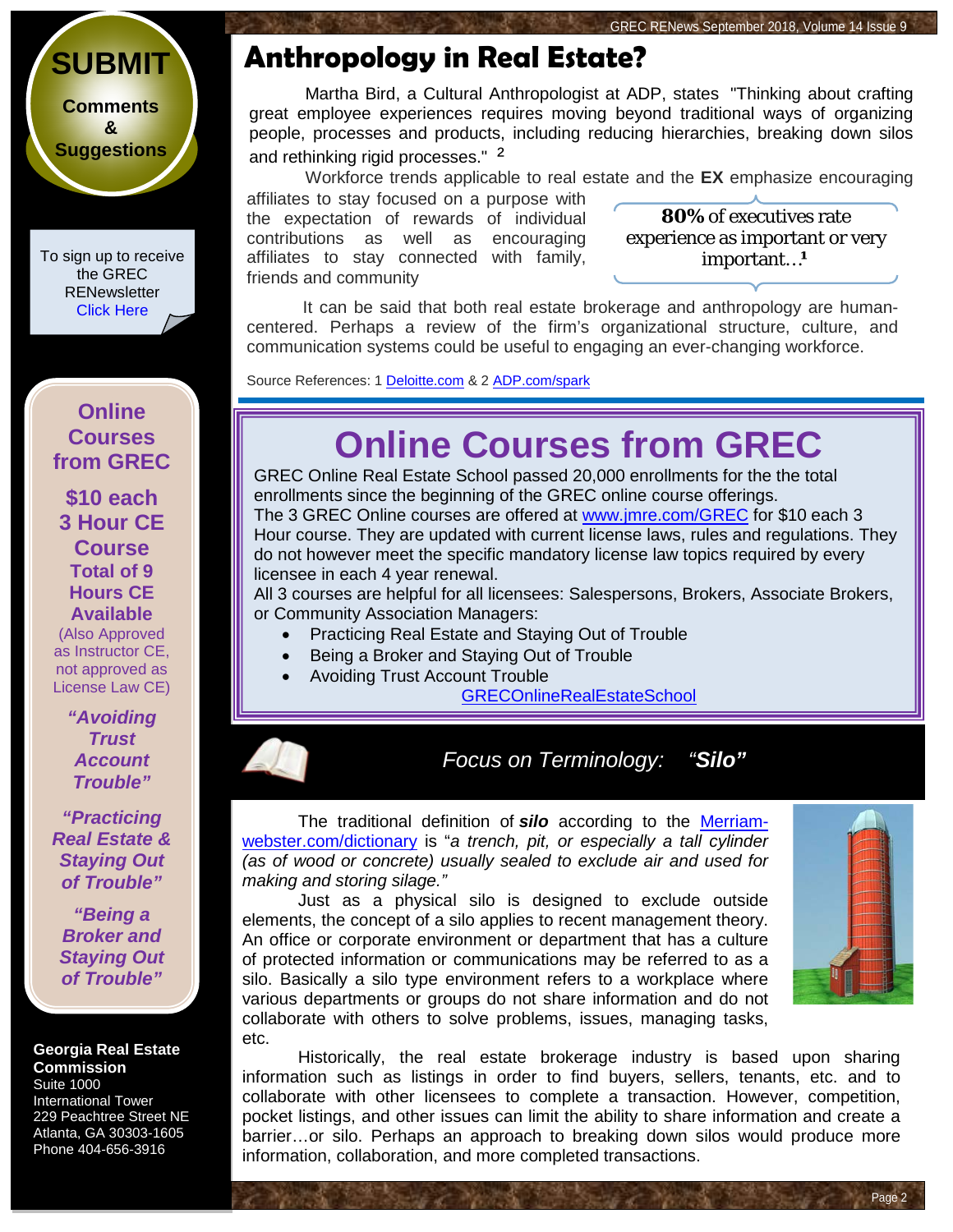

## **The Appraisers Page**

### 1 **Georgia Real Estate Appraisers Board September 2018**

### **Useful Links**:



## **The internet says the real estate market is (fill in the blank)**

### **By: Hudson Holder, SRA**

What is going on in the real estate market? What can my home sell for? I read that the market is hot. - Consumer

**GREAB Disciplinary [Sanctions](http://www.grec.state.ga.us/about/apprsanctions.html)** 

**═════**

[Appraisal Act](http://www.grec.state.ga.us/about/appraisersact.html)

**═════**

Real estate agents are called upon every day to provide insight into the real estate market and to convey suggested list prices to consumers. Historically, real estate professionals controlled real estate data, namely through access to multiple listing services to which consumers had no access. Consumers had to rely heavily on real estate professionals for pricing matters due to lack of access to market data. The home buying and home selling process started with a phone call (from a landline) to a trusted real estate advisor. Fast forward – 99.9% of consumers carry the internet in their pocket. MLS data is readily available through third-party websites which include listings, sales, photos, market trends data, mapping information, school rating data - and the list goes on.

There certainly is no shortage of real estate data, analysis, thoughts and opinions on the internet. Consumers can gather information regarding the real estate market and property value without introducing dialogue with a real estate professional. Most consumers enter a listing presentation with an opinion of their property value (from an online algorithm) and a conclusion regarding the state of the market within their respective market segment based upon online articles. Article headlines are typically meant to draw in readers and a memorable article can certainly shape a consumers perspective on the market. Let's look at a few recent headlines from this summer (2018):

"Atlanta real estate: Home prices rise strongly"-Atlanta Journal Constitution

"Severe housing shortage hits US home sales, lifts prices" - Atlanta Business Chronicle

"Housing market remains strong, despite mortgage rate worries" - Gwinnett Daily Post

"Is the housing market starting to cool off? Slow sales and plummeting mortgage applications suggest home prices may have hit their peak"-Curbed

"Red Flags That Indicate A Real Estate Market Crash"-Forbes

"The U.S. Housing Market Looks Headed for Its Worst Slowdown in Years"–Bloomberg